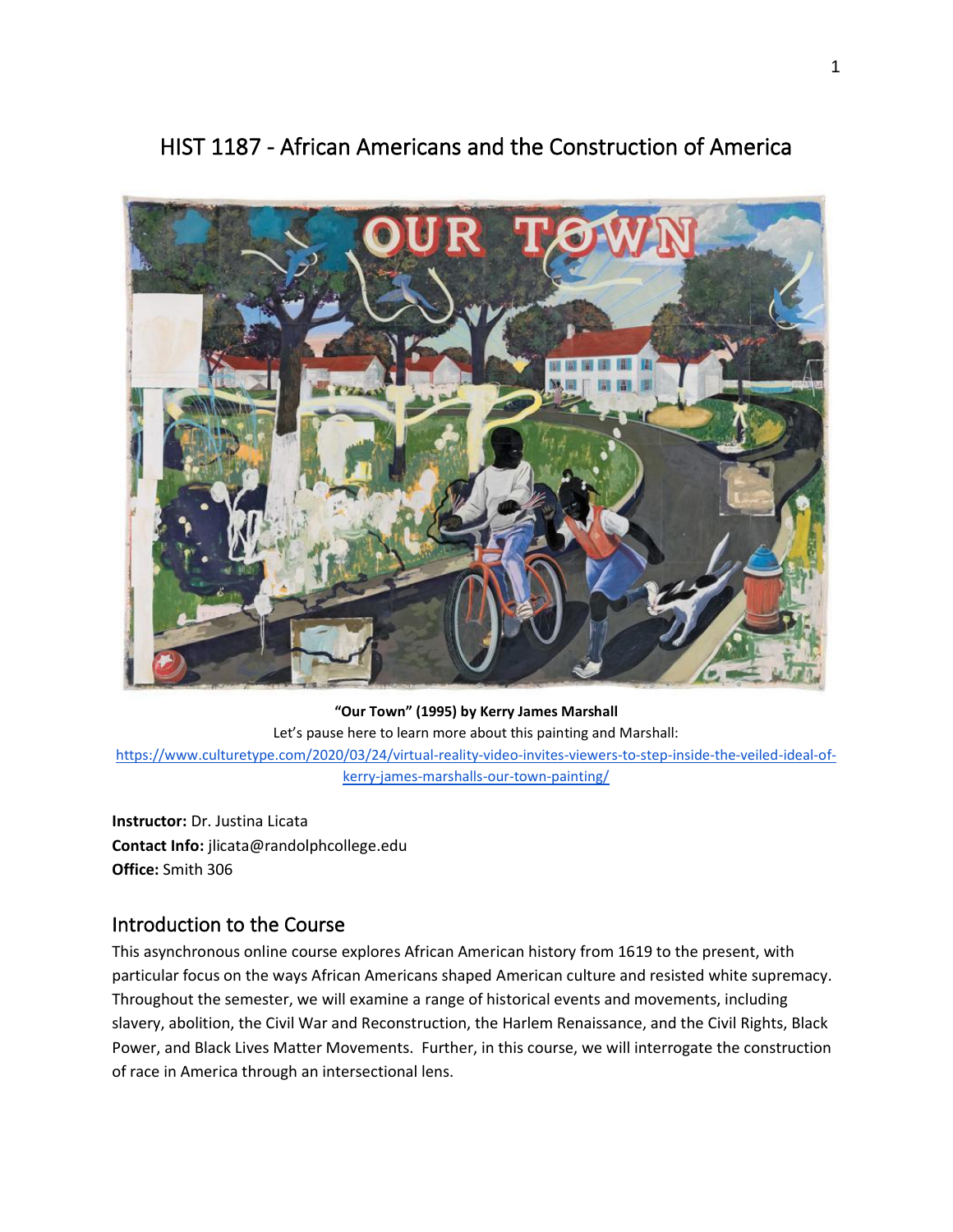#### Gen. Ed. SLOs:

In this course, students will examine and analyze an assortment of primary and secondary sources exploring the African American experience from the seventeenth century to the present. Students will be encouraged to examine the ways the African American experience changed over time and how it stayed the same. Through our virtual discussions and an assortment of writing and speaking assignments students will demonstrate their understanding of the African American experience, the construction of race, and concepts of power.

Understanding of the knowledge, skills, and processes of history and the social science disciplines as defined by the Virginia History and Social Sciences Standards of Learning and how the standards provide the foundation for teaching history and the social sciences, including in:

- United States' history
	- o The evolution of the American constitutional republic and its ideas, institutions, and practices from the philosophical origins in the Enlightenment through the debates of the colonial period to the present; the American Revolution, including ideas and principles preserved in significant Virginia and United States historical documents as required by § [22.1-201](https://law.lis.virginia.gov/vacode/22.1-201/) of the Code of Virginia (the Declaration of American Independence; the general principles of the Constitution of the United States; the Virginia Statute of Religious Freedom; the charters of The Virginia Company of April 10, 1606, May 23, 1609, and March 12, 1612; and the Virginia Declaration of Rights); Articles of Confederation; and historical challenges to the American political system;
	- o (2) The influence of religious traditions on American heritage and contemporary American society;
	- o The influence of immigration on American political, social, cultural, and economic life;
	- o The origins, effects, aftermath, and significance of the two world wars, the Korean and Vietnam conflicts, and the post-Cold War era;
	- $\circ$  The social, political, and economic transformations in American life during the 20th century;
	- $\circ$  The tensions between liberty and equality, liberty and order, region and nation, individualism and the common welfare, and cultural diversity and national unity; and c. Civics, government, and economics.
	- o American political culture;
	- o The role of the United States government in foreign policy and national security

### Office Hours

I am happy to meet you on campus or set up a skype meeting. Please email me anytime you would like to schedule a meeting. If you schedule an appointment with me, please treat this appointment seriously. Notify me immediately (preferably 24 hours ahead of time) if you are going to need to cancel or reschedule the appointment.

#### Title IX

As an instructor, one of my responsibilities is to help create a safe learning environment on our campus. I also have a mandatory reporting responsibility related to my role as a faculty member. It is my goal that you feel able to share information related to your life experiences in classroom discussions, in your written work, and in our one-on-one meetings. I will seek to keep information you share private to the greatest extent possible. However, I am required to share information regarding sexual misconduct or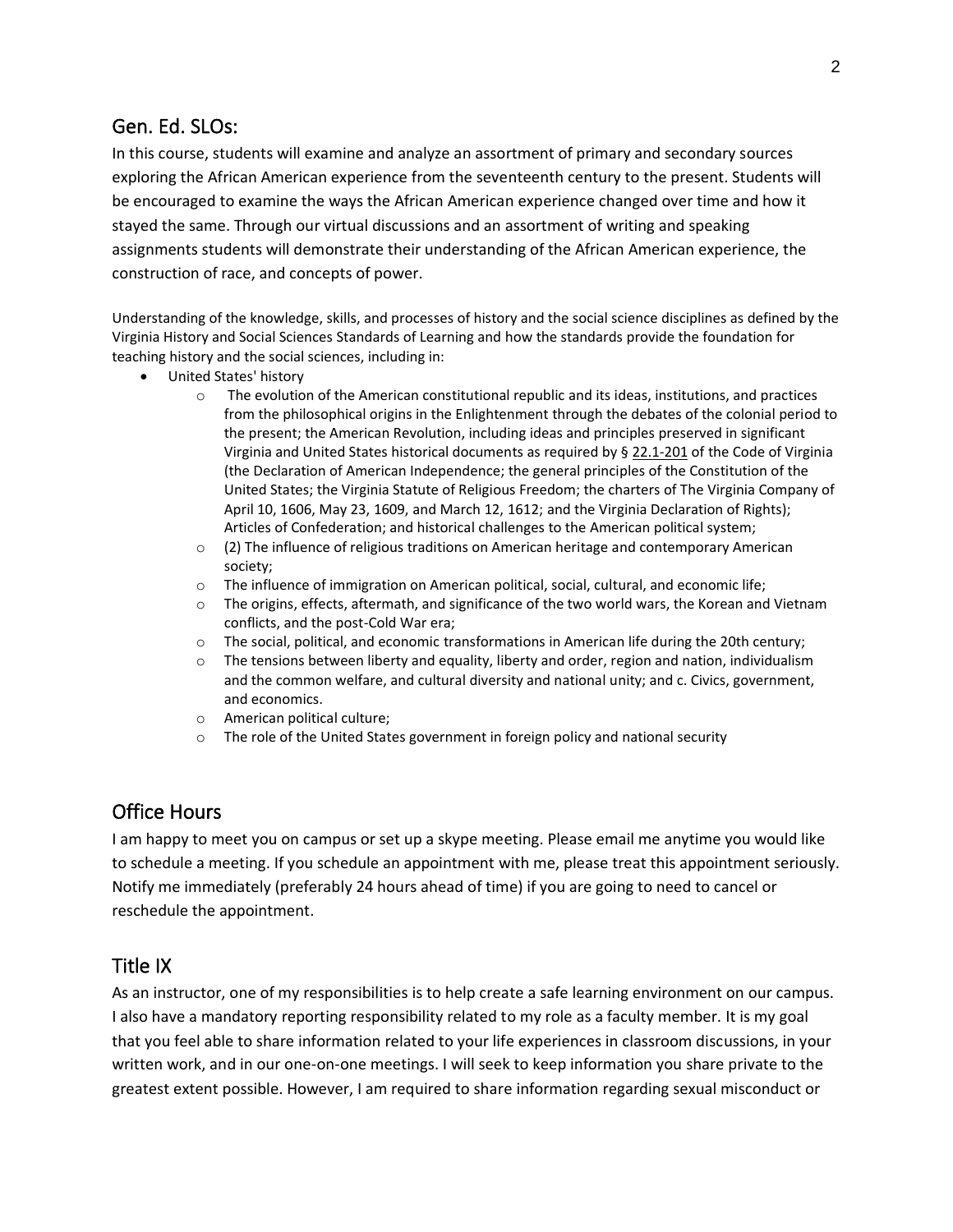information about a crime that may have occurred on Randolph's campus with the College's Title IX Coordinator, Sharon Saunders. I do this to make sure that you are able to get all the information and support you may need.

The Health Center and Counseling Center staff are not mandated reporters. As such they are not required to share information about sexual misconduct with the College and will keep your information private and confidential. Some staff and faculty serve as Campus Advocates. They can offer confidential guidance, but they do need to report basic occurrence information. If a faculty member is also serving as a Campus Advocate, they remain a mandated reporter while in the classroom. A student must ask to speak to them in their role as Campus Advocate before revealing any information.

#### Academic Accommodations

Randolph College is committed to providing online learning experiences that are accessible for all students and will make reasonable accommodations for individuals with documented disabilities. If you have a learning difference or a disability — mental health, medical, or physical impairment — please contact Diane Roy, Coordinator of Access Services, in the Academic Services Center, 4th floor, Lipscomb Library; 434-947-8132; droy@randolphcollege.edu.

#### Academic Services

Academic assistance via online peer tutoring and one-on-one consultations with the Director of the ASC and Writing Program is available for free to all students enrolled at Randolph College. Students can easily register for these services at [randolph.mywconline.com.](https://randolph.mywconline.com/) From there, online instructions and appointments are available for writing, academic strategies, and subject tutoring. All students are also automatically enrolled in a supplemental Moodle page that houses a myriad of academic strategies for online and in-person instruction. Please contact Grant Kittrell at gkittrell@randolphcollege.edu or 434- 947-8827 for more information.

#### Plagiarism

Plagiarism, an act that violates the College's Honor Code, is using the words or ideas of another person without properly acknowledging the source. Ignorance of the conventions of documentation is not a defense for plagiarism. The Student Handbook [\(www.randolphcollege.edu/studenthandbook\)](http://www.randolphcollege.edu/studenthandbook) provides examples of ways to avoid it. You can educate yourself even more by speaking about the topic with faculty and Writing Lab tutors.

#### Honor Code and the Honor Pledge

The Student Handbook [\(www.randolphcollege.edu/studenthandbook\)](http://www.randolphcollege.edu/studenthandbook) describes the Honor Code and the Honor System. If you have questions about how the Honor Code pertains to this class, it is your responsibility to ask them.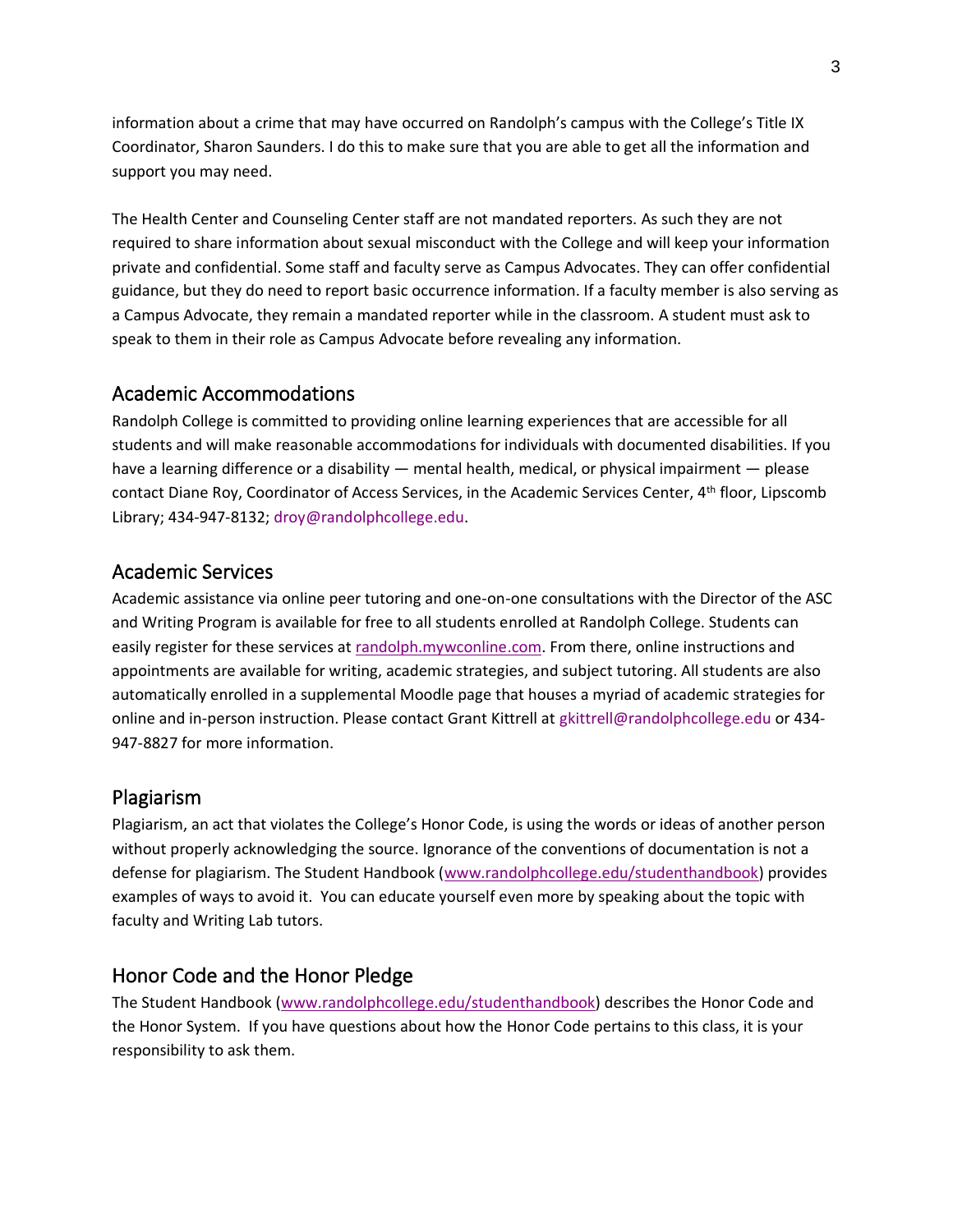Randolph students take the following pledge: "I pledge absolute honesty in my academic work and in all personal relationships at Randolph College. I will maintain the integrity of my word and I will respect the rights of others. Realizing that these standards are an integral part of life at Randolph College, I assume my obligation to uphold this honor pledge. If at any time I fail to live up to my obligations of this pledge, I will report myself to the Chair of the Judiciary Committee. I will also ask others to report themselves for any infraction of this pledge."

### Email

E-mail is the best way to reach me. I will always confirm receipt of messages and try to respond quickly. If you do not receive a response within 48 hours, you should assume that I did not receive your message and try again. If you do not receive confirmation of your message, it means that I did not receive it, and you will not receive credit for any information that you communicated.

I will use email to contact you, so you must check your Randolph email account regularly.

You can use jlicata@randolphcollege.edu. Please always

- Include the title of the class in the subject line
- Use a salutation "Dear," "Hello," or even just "Hi" are all fine
- Include your full name at the end

#### Books

Kendi, Ibram X*. Stamped from the Beginning: The Definitive History of Racist Ideas in America*. New York: Nation Books, 2016.

**Any additional materials required in this class can be found on this course's Moodle site or Perusall.** 

### Grade Breakdown

Perusall Annotations- 25% Weekly Assessment Questions- 35% Secondary and Primary Sourcing Assignments- 20% Film Reflection Paper- 20%

#### Perusall

Each week, students will collectively annotate sources using Perusall. Students will be graded on their participation in the collective note-taking (both in terms of their quality and quantity).

### Weekly Assessment Questions

Throughout the semester, students will be required to complete weekly Assessment Assignments. These will consist of a series of questions related to the assigned source materials and our in-class discussions.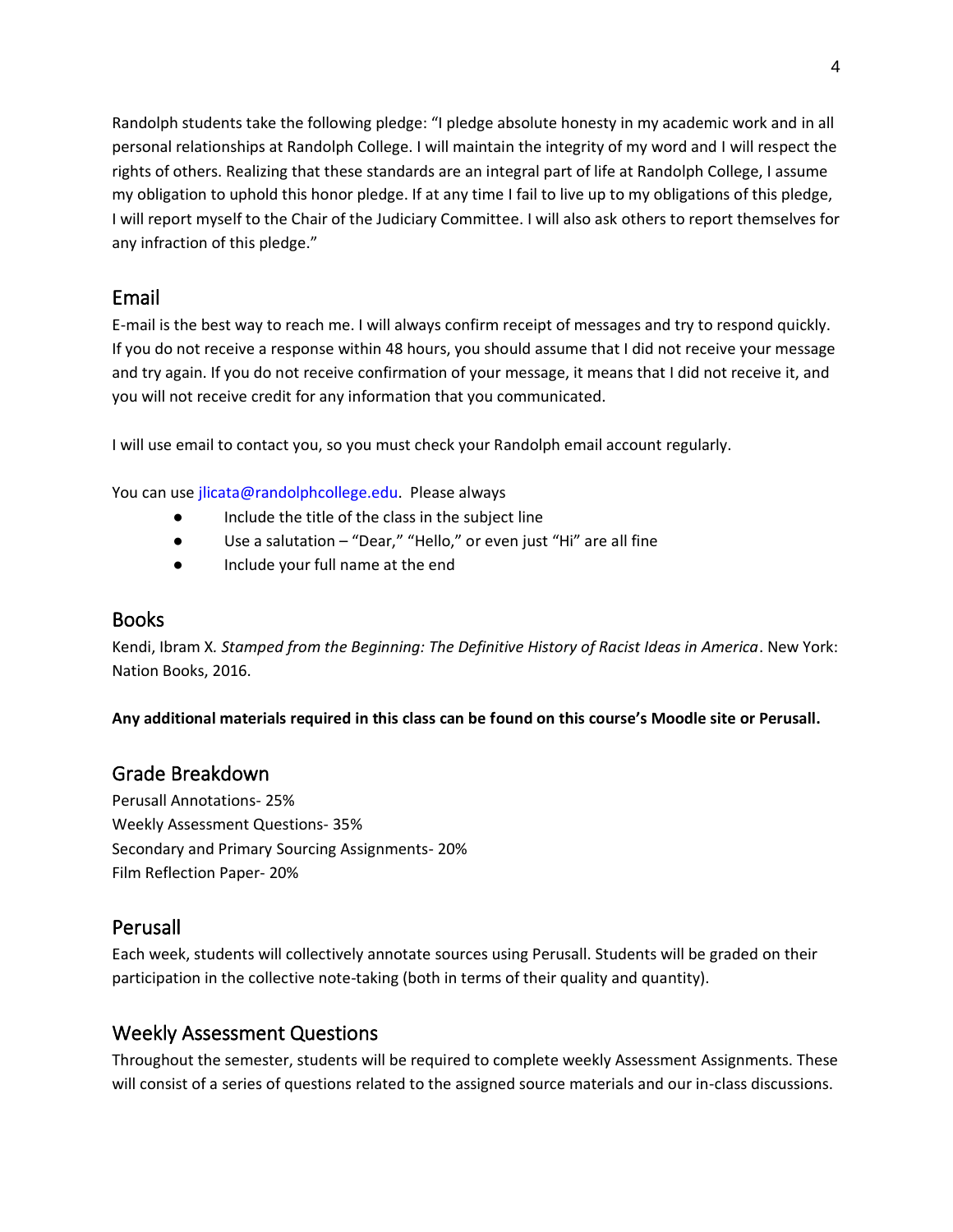Please make sure to answer the questions in full sentences and be sure to read all of the questions thoroughly.

### Secondary and Primary Sourcing Assignments

Students will learn how to source both primary and secondary sources early in the semester. After practicing in class together, students will be required to complete primary and secondary sourcing assignments on Moodle.

## Historical Film Reflection

For the final assignment, students will write a five paragraph reflective paper linking a film to the history we examined in this course. First, students will watch a movie from a provided list, and then they will discuss how the film expanded their knowledge and understanding of one of the topics, themes, historical figures, events, or movements we examined during this summer session. Student paper will consist of:

- An introductory paragraph that includes your argument (3-4 sentences)
- A paragraph summarizing the film (4-5 sentences)
- A paragraph summarizing the topic and sources you have chosen to write about (4-5 sentences)
- A paragraph that puts the film and source in conversation with each other. How does the film relate to the source? Do they agree or disagree? Does the film expand upon the history you have learned from the source and this class? If so, how? Please allow yourself to be creative with this paragraph. Think deeply about the source and the film. (7-10 sentences)
- A concluding paragraph (3-4 sentences)

Because this is a reflective paper, students may approach it with an informal but appropriate voice. Therefore, students may write in either first or third person. Please use Times New Roman twelve point font and make sure to double space.

# HIST 1187 Schedule

- **Week 1**
	- o Slavery
		- 1619- first enslaved Africans arrive in the British Colonies.
		- Trans-Atlantic Slave Trade
		- **Slave Narratives**
- **Week 2**
	- o Civil War/Reconstruction/Post-Reconstruction
		- $\blacksquare$  13<sup>th</sup>, 14<sup>th</sup>, and 15<sup>th</sup> Amendments
		- Political power in the time of Reconstruction
		- Ida B. Wells and her Anti-Lynching Campaign